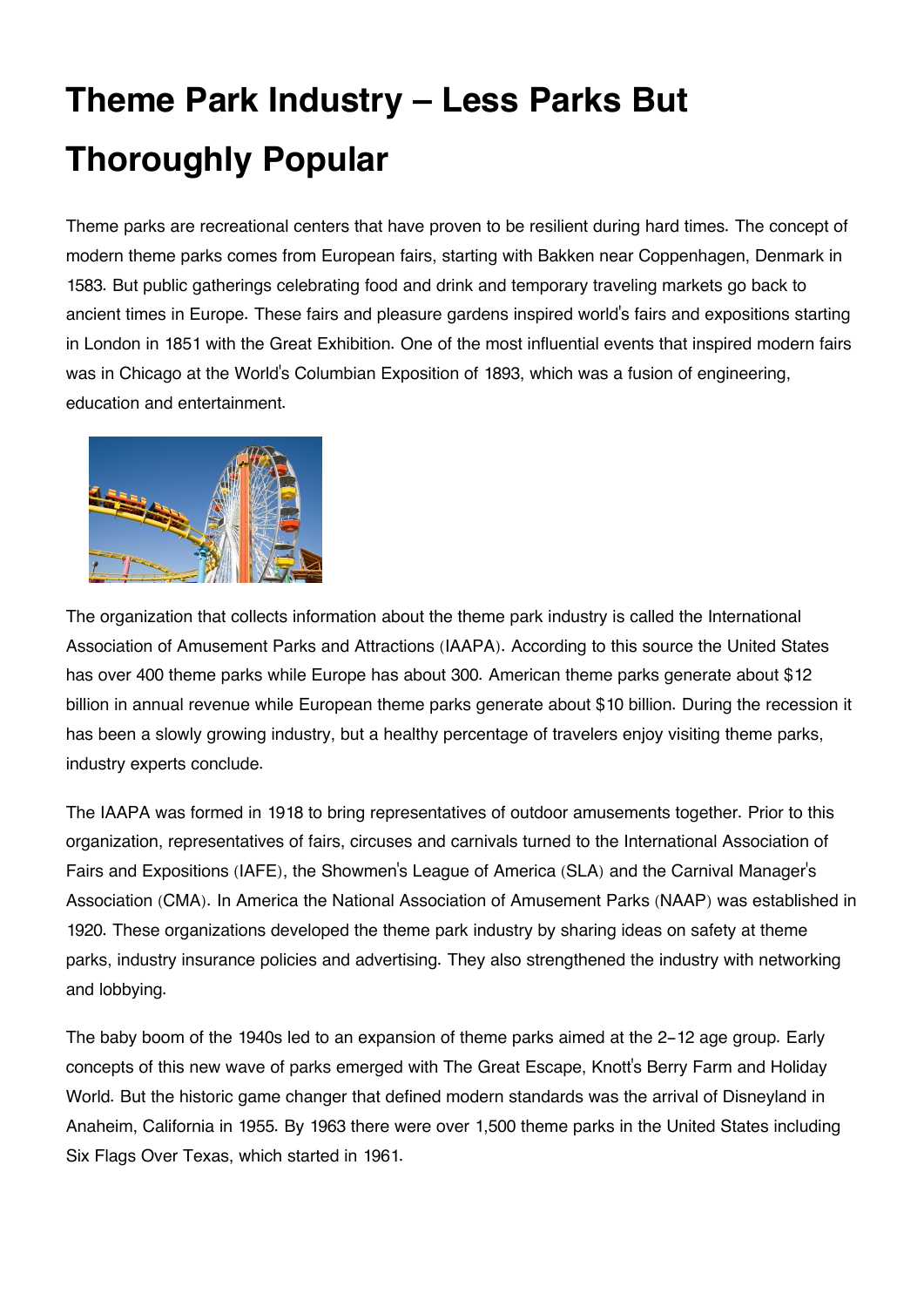

Disney World opened in Orlando, Florida in 1971. Six years later the first complete water park opened in Florida called Wet 'n Wild. The first U.S. indoor water park appeared in 1989 at Polynesian Resort Hotel and Suites in Wisconsin Dells. Disney World's 120 foot water slide called Summit Plummet set a new high watermark for tallest free-fall water slide. In 2005 Hong Kong Disneyland opened in China. Unfortunately, the Chinese park has missed its attendance targets each year, but was ranked as the 15th most attended amusement park in the world in 2011, according to AECOM and TEA, who say the park attracted 5.9 million people.

The IAAPA's trade publication Fun World further helped bring theme park professionals together starting in 1985. But in the mid 1980s theme parks scaled back in the United States as independent owners began to disappear while corporations took over these properties.

The industry promoted 1996 as the International Year of the Rollercoaster, which helped generate new interest in rollercoasters around the world through press stories. This successful marketing also helped create new interest in Asia and South America theme parks, industry collaboration and new rides.



Theme parks managed to hang on in the 2000s while facing the challenges of corporate downsizing due to recession and travel reduction due to terrorism concerns. Industry growth continues as casinos and resorts became categorized as part of the theme park industry starting in 2006. Emphasis on park safety and collaboration between the travel and amusement park industry to generate positive reports on tourism helped keep the industry financially healthy.

Many theme parks around the world have conceptually spawned from American theme parks, such as Universal Studios Singapore, Universal Studios Japan, Tokyo Disneyland, Tokyo Disney Sea and Disneyland Park in France.

Magic Kingdom at Walt Disney World in Orlando is the top revenue generating theme park in the world, according to The Economist, with Disneyland in Anaheim a close runner-up. Asian theme parks have seen better growth since 2010, though, with a 9 percent increase in 2011. North America had 127 million